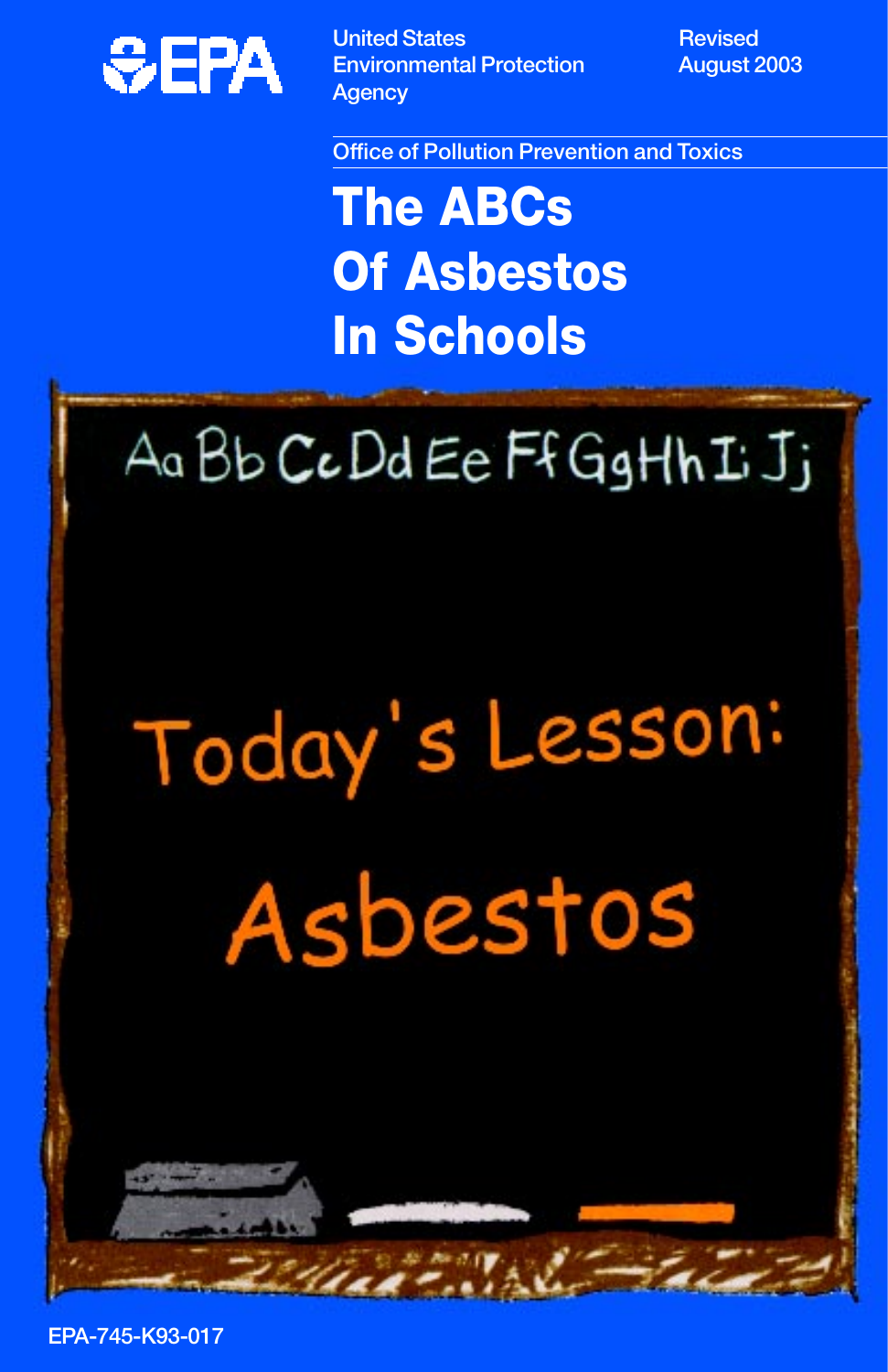#### **Introduction**

- When is asbestos a problem?
- What should my school and school district be doing about asbestos?
- What can I do to help?

The Environmental Protection Agency (EPA) is releasing this updated document in conjunction with the National Parent Teacher Association (PTA) and the National Education Association (NEA) due to an ongoing concern about asbestos in elementary and secondary schools nationwide.

This pamphlet can help parents and teachers answer questions and learn the facts about asbestos in schools. It also outlines the responsibilities of school boards and other school officials to protect school children and employees from possible exposure to asbestos.



1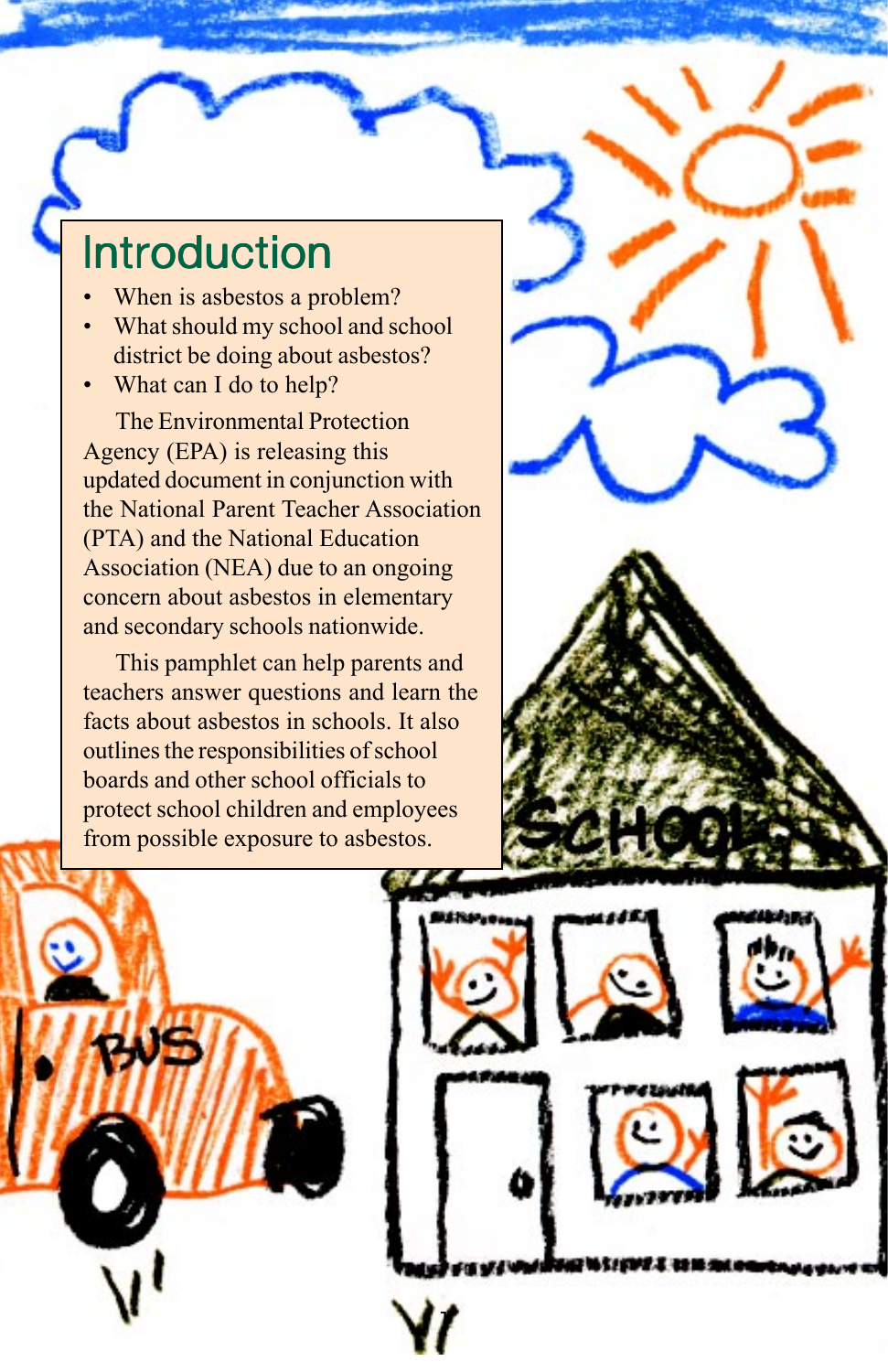#### The Asbestos Issue



sbestos fibers can cause serious health problems. If inhaled, they can disrupt the

normal functioning of the lungs. Three specific diseases – asbestosis, lung cancer, and another cancer known as mesothelioma – have been linked to asbestos exposure. These diseases do not develop immediately after inhalation of asbestos fibers; it may be 20 years or more before symptoms appear.

In general, as with cigarette smoking, the more asbestos fibers a person inhales, the greater the risk of developing an asbestos-related disease. The most severe health problems from asbestos exposure have been experienced by some workers who held jobs in industries such as shipbuilding, where they were exposed to very high levels of asbestos in the air. These employees worked directly with asbestos materials on a regular basis as a part of their jobs. Much uncertainty surrounds the risk from

exposure to low levels of asbestos fibers.

Nevertheless, the risk of school children being exposed to even low levels of asbestos is a concern. Acting on this concern, Congress passed the Asbestos Hazard Emergency Response Act (AHERA) in 1986 to protect school children and school employees from exposure to asbestos in school buildings. This pamphlet describes key parts of these federal asbestos requirements for schools.

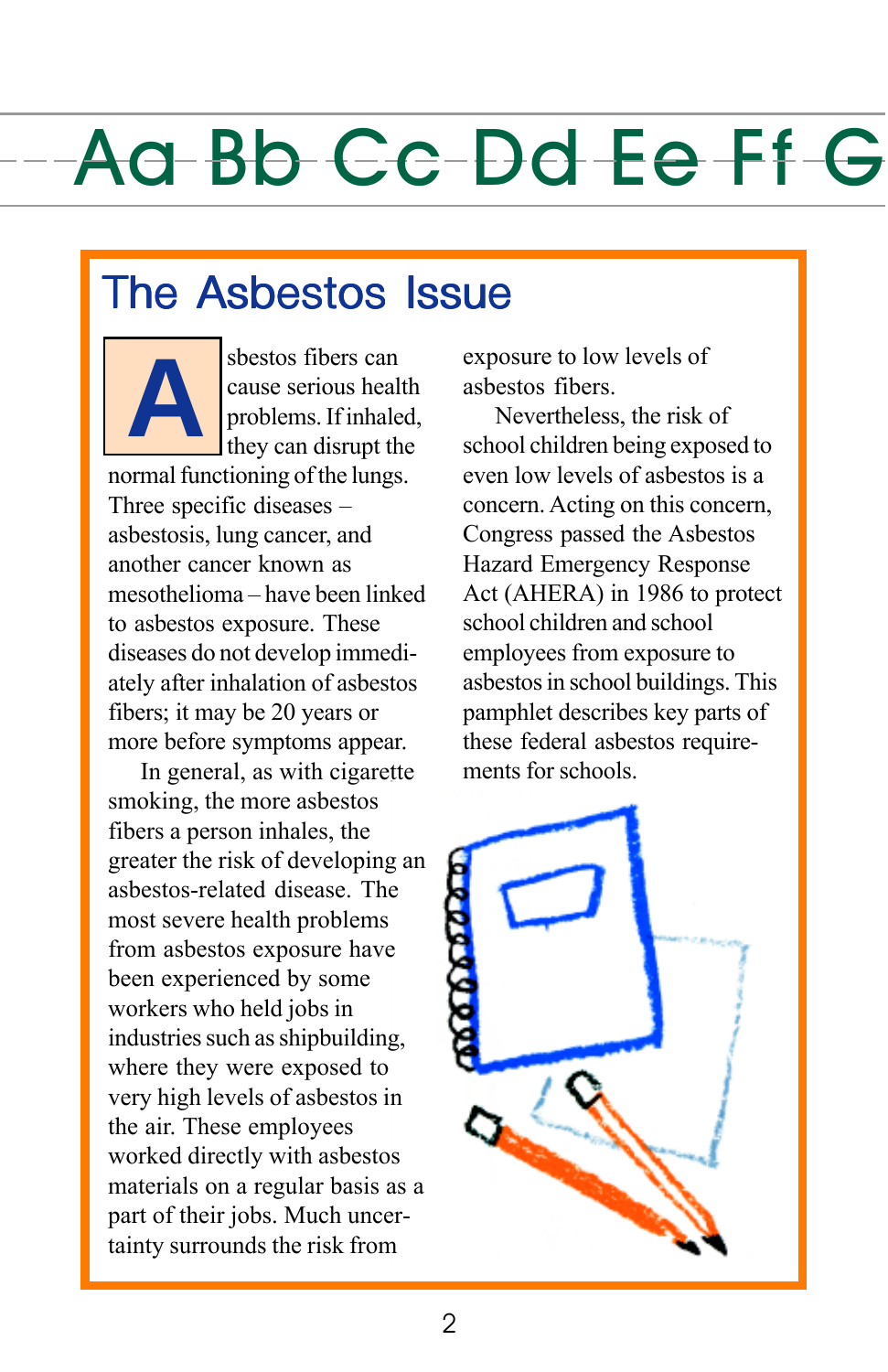#### What Exactly Is Asbestos?

sbestos is a mineral<br>found in certain type<br>rock formations. When found in certain types of rock formations. When mined and processed, it

takes the form of very small fibers which are usually invisible to the naked eye. A typical asbestos fiber is 1,200 times smaller than a strand of human hair. These individual fibers are generally mixed with a material which binds them together so that they can be used in many different products. Because the fibers are so small and light, they can remain in the air for many hours if they are released from asbestos-containing material. This increases the chance that someone will inhale them.

Asbestos became a popular commercial product because it is strong, won't burn, resists corrosion, and insulates well. Its commercial use in the United States began in the early 1900s, when it was used as insulation in steam engines. Since then asbestos has been used to create about 3,000 different products, including insulation and fireproofing. The peak years of asbestos use in schools were from World War II until the 1970s.



#### Where Is Asbestos Likely to Be Found?



**EXECUTE BY A estimates that there**<br>are asbestos-containing<br>materials in most of the<br>nation's primary, are asbestos-containing materials in most of the nation's primary,

secondary and charter schools. Asbestos is most commonly used in schools as insulation and in building materials. It has also been used in floor and ceiling tile, cement asbestos pipe, corrugated paper pipe wrap, acoustical and decorative insulation, pipe and boiler insulation, and spray-applied fireproofing. The fluffy white substance you may find above a dropped ceiling, for example, is one type of spray-applied material. The amount of asbestos in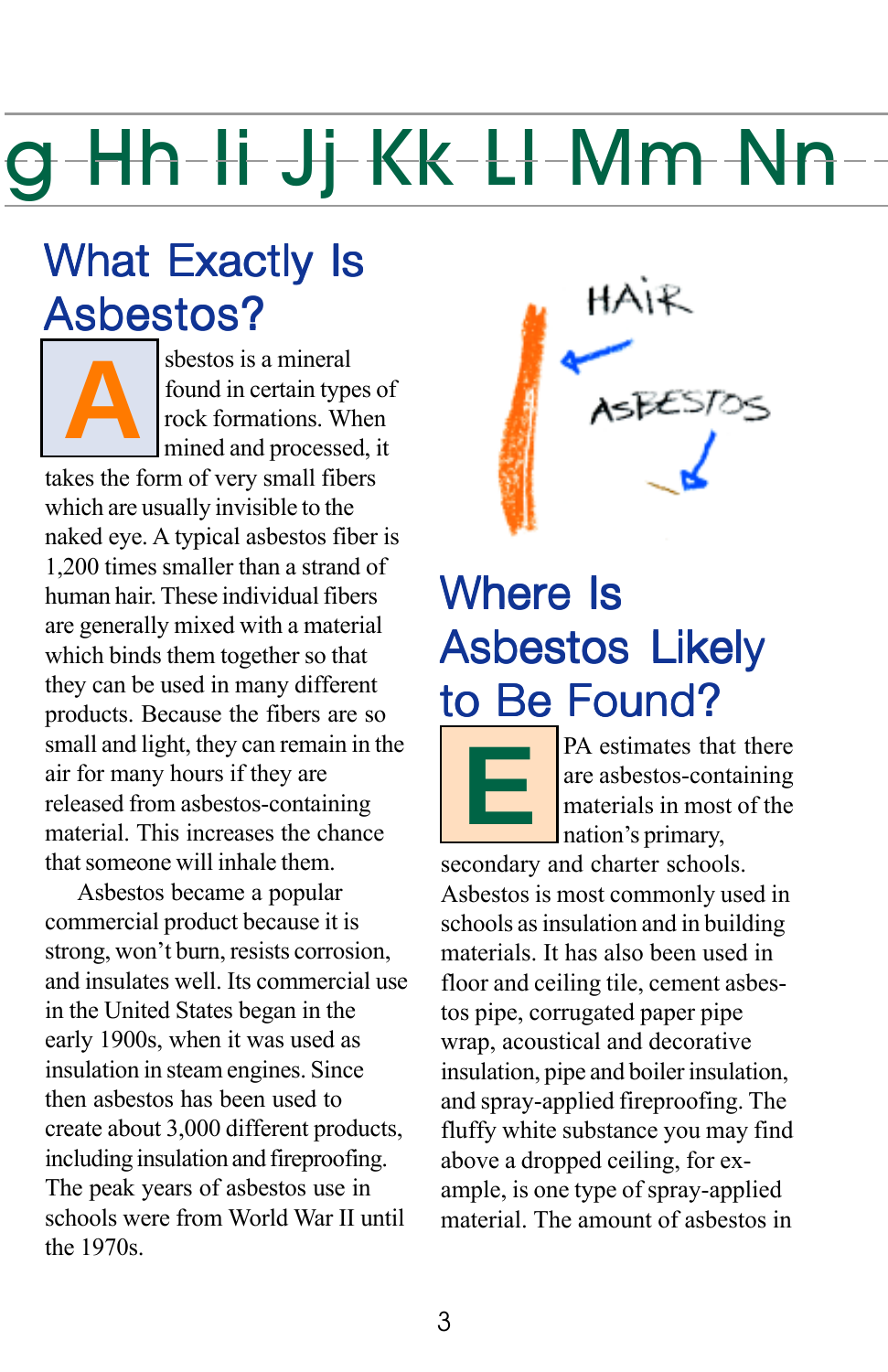these products varies widely, from less than 1 to 100 percent, depending on the use. Pipe and boiler insulation typically contains more asbestos than other building materials. The precise amount of asbestos in a product cannot always be determined from labels – since most products used in the past were not labeled – or by asking the manufacturer. Instead, positive identification of asbestos requires analysis of samples by a qualified laboratory.



#### When **Is** Asbestos a Problem?

**I I I** asbestos materials<br>generally do not pose<br>health risk. Asbestos asbestos materials generally do not pose a health risk. Asbestos

materials, however, can become hazardous when, due to damage or deterioration over time, they release fibers. If the fibers are inhaled, they can lead to health problems.

The potential for an asbestoscontaining material to release fibers depends primarily on its condition. If the material, when dry, can be crumbled by hand pressure – a condition known as "friable" – it is more likely to release fibers, particularly when damaged. The fluffy spray-applied asbestos fireproofing material is generally considered "friable." Pipe and boiler insulation materials can also be "friable," but they often are enclosed in a

*Continued on p. 6* 

a<del>tini tu co r*in*i</del>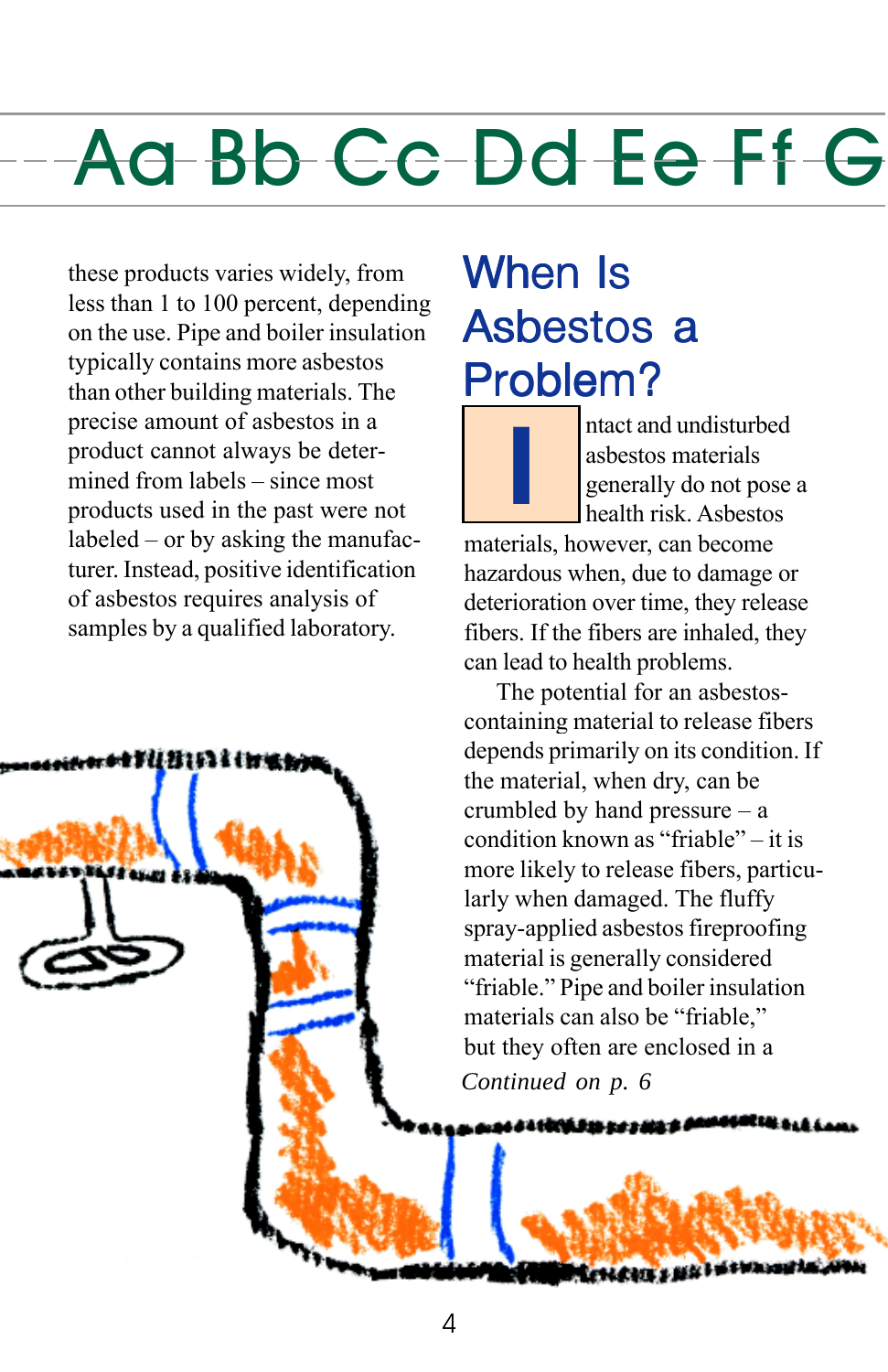### -Hh-Ii Jj-Kk-Ll-Mm Nn

#### What Is the Government Doing about Asbestos In Schools?

he federal government has been regulating asbestos for a number of years. Progress is being made to limit the uses of asbestos and to identify substitute materials.

**T** 

AHERA required EPA to develop regulations creating a comprehensive framework for dealing with asbestos in public and nonprofit private elementary and secondary schools. The regulations were published on October 30, 1987.

The AHERA schools rule requires all public school districts and private schools, known as local education agencies or LEAs, to inspect all school buildings for both friable and nonfriable asbestos; to develop plans to manage asbestos in schools; and to carry out the plans in a timely fashion. The rule also provides an opportunity for parents, teachers, and other

school employees to become familiar with and involved in their school's asbestos management program. School officials are required to notify parent, teacher and employee groups about asbestos-related activities. For more information contact the TSCA Hotline at (202) 554- 1404 or the asbestos hotline at (800) 471-7127. You can also visit our website at http:// www.epa.gov/asbestos/ asbestos\_in\_schools.html.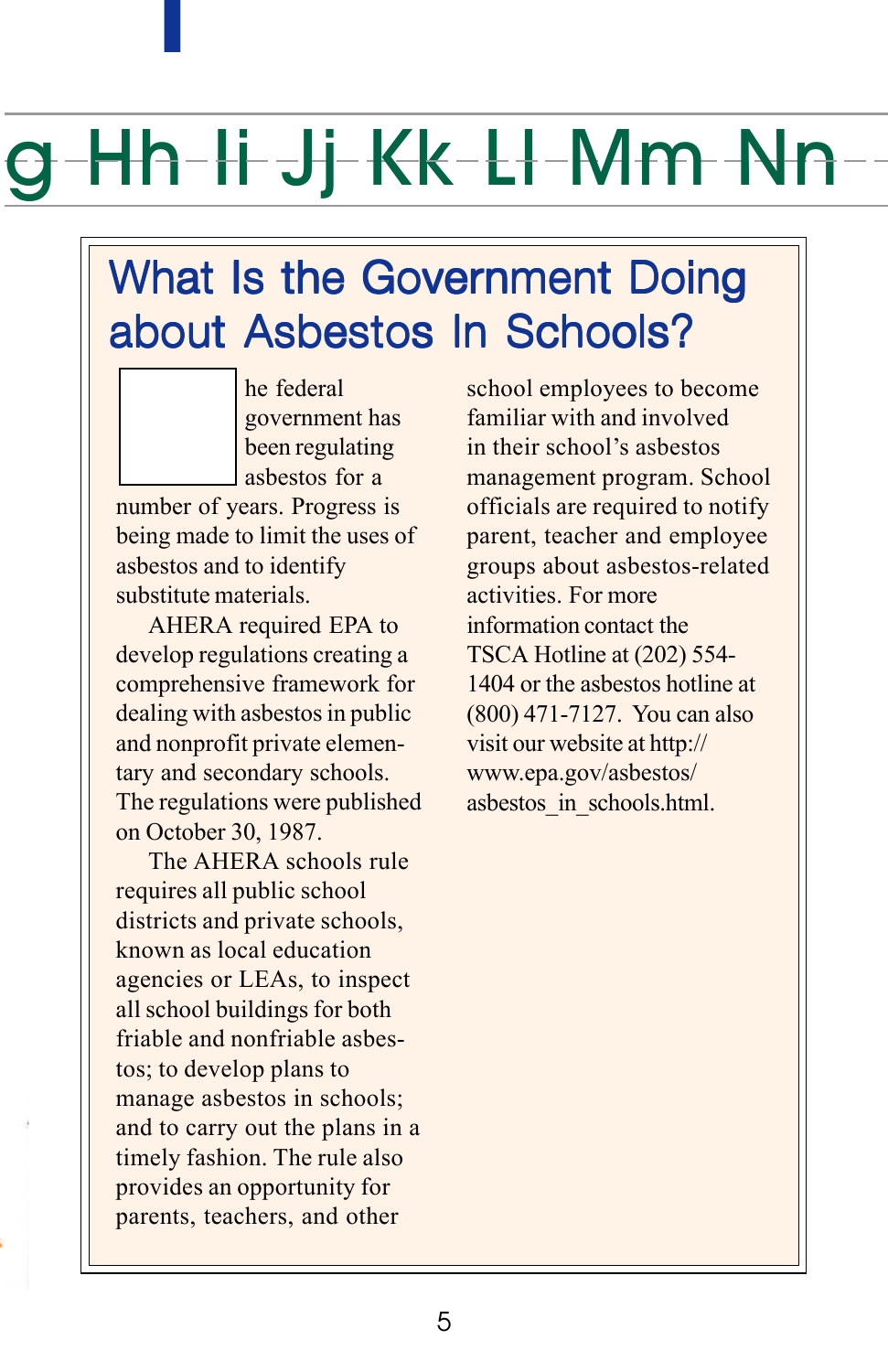protective casing which prevents fiber release unless the casing is damaged. Some materials, which are considered "nonfriable," such as vinyl-asbestos floor tile, can also release fibers when sanded,

sawed or otherwise disturbed. Materials such as asbestos cement pipe can release asbestos fibers if they are broken or crushed when buildings are demolished, renovated or repaired.

#### What Are the Proper Methods for Managing Asbestos?



**M** ost asbestos-contain-<br>ing material can be<br>properly managed<br>where it is. In fact, ing material can be properly managed where it is. In fact,

asbestos that is managed properly and maintained in good condition appears to pose *relatively little risk* to students and school employees. Accordingly, the AHERA schools rule rarely requires the removal of asbestos materials.

Proper asbestos management begins with a comprehensive inspection by qualified, trained and experienced inspectors, accredited through an EPA or state-approved training course. Inspecting the condition of asbestos materials – initially with AHERA-accredited inspectors and at least semiannually with trained custodial or maintenance staff – is extremely important so that changes in the material's condition, such as

damage or deterioration, can be detected and corrected before the condition worsens. Sometimes normal school or maintenance activities can damage asbestos material and cause fiber release, particularly if the material is "friable." A thorough initial inspection and regular surveillance can prevent accidental exposure to high levels of asbestos fibers.

The methods (see page 7), in AHERA terminology, are asbestos "response actions." The last three methods of response actions – encapsulation, enclosure, and removal – and sometimes the second method – repair – must be done by accredited asbestos professionals.

The final response action, asbestos removal, is generally necessary only when the material damage is extensive and severe,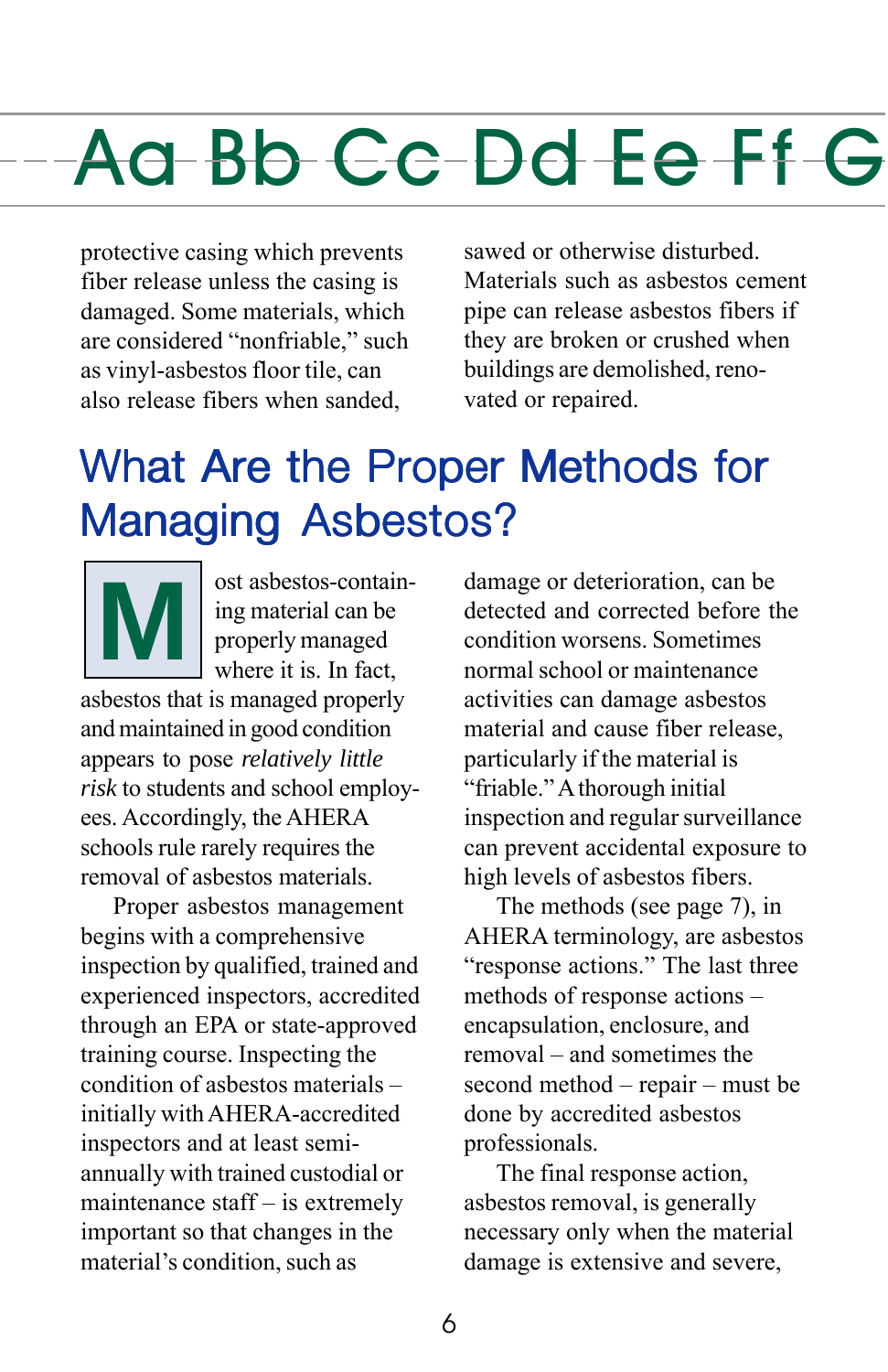#### How To Respond?

with asbestos are: Proper methods for dealing

- Developing and carrying out a *special*  containing materials are kept in good condition. This is the most common method when the materials are in good condition at the time of initial inspection. *maintenance* plan to insure that asbestos-
- *Repairing* damaged pipe or boiler covering, which is known as thermal system insulation.
- Spraying the material with a sealant to prevent fiber release – a process called *encapsulation.*
- Placing a barrier around the materials, which is known as an *enclosure*.
- *Removing* asbestos under special procedures.



and other actions will not control fiber release. Although the AHERA schools rule does not prohibit schools from removing any asbestos materials, removal decisions should not be made lightly. An ill-conceived or poorly conducted removal can actually *increase* rather than eliminate

risk. Consequently, all school removal projects must be designed, supervised, and conducted by accredited professionals and should be performed in accordance with state-of-the-art procedures. In addition, schools may wish to hire an experienced and qualified project monitor to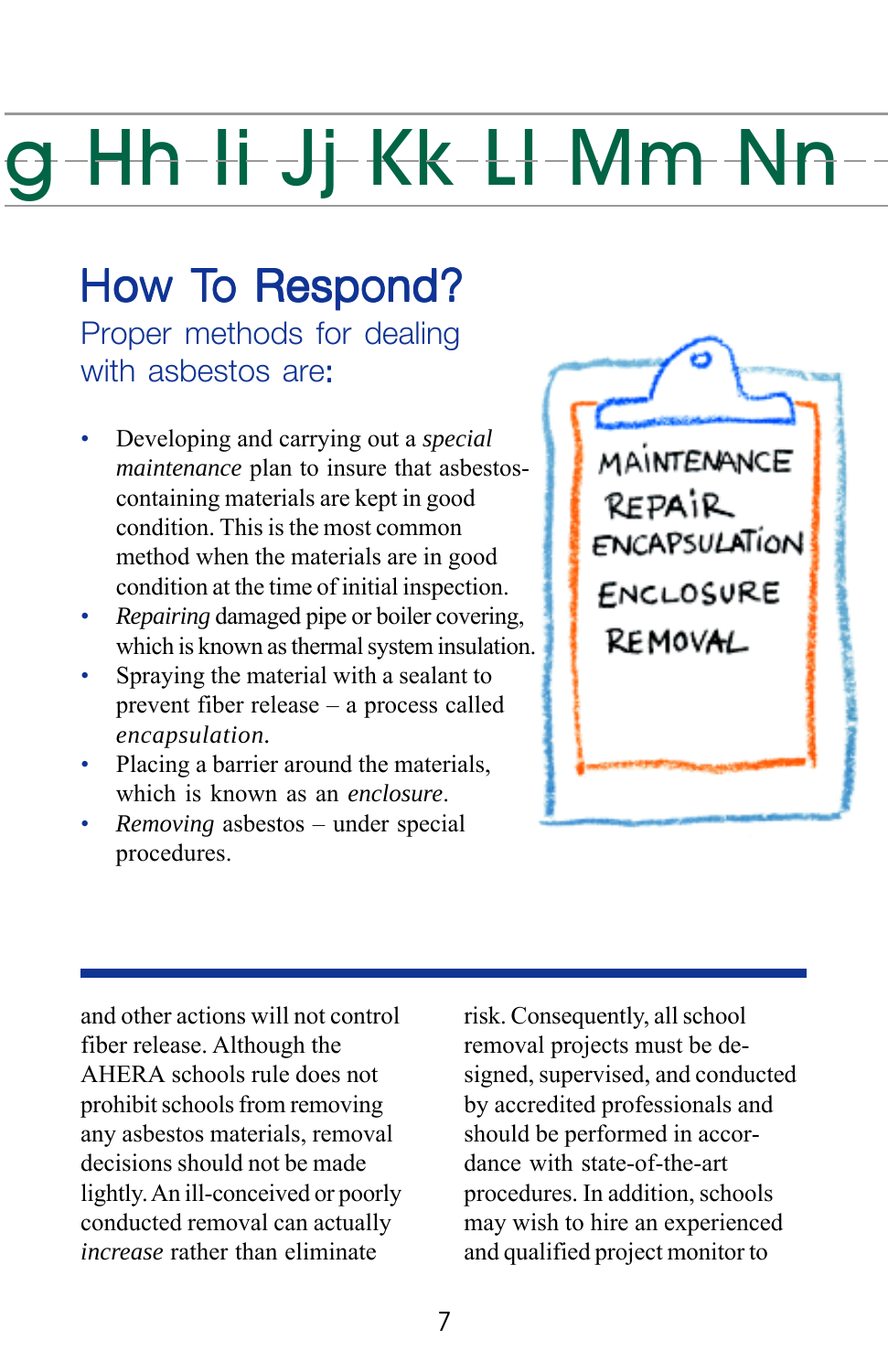oversee the asbestos contractor's work to make sure the removal is conducted safely.

Only an AHERA-accredited management planner – an asbestos professional with proper training, qualifications, and experience – is

authorized to advise school officials on which response action is appropriate for a particular situation. The final selection of the proper method is up to school officials after they receive the advice of the school's accredited management planner.

#### What Should My School & School District Be Doing?

**U** and the AHERA schools rule, each local education agency (LEA, which schools rule, each local education means a school district or private school) must take the following

asbestos-related actions:

**1** Designate and train a person to oversee asbestos-related activities in the school system.

**2** Inspect *every* school building for "friable" and "nonfriable" asbestoscontaining building materials.

**3** Prepare a management plan for managing asbestos and controlling exposure in each school.

**4** Consult with accredited inspection and management professionals to identify and carry out whatever asbestos actions are necessary and appropriate to protect health and the environment. These actions or methods must be documented in the management plan.

**5** Notify the public about the asbestos inspection and the availability of the asbestos management plan for review.

**6** Use only properly accredited persons to conduct inspections, to develop the asbestos management plan, and to carry out the appropriate response actions.

**7** Keep records of all asbestos related activities in the plan and make them available for public review.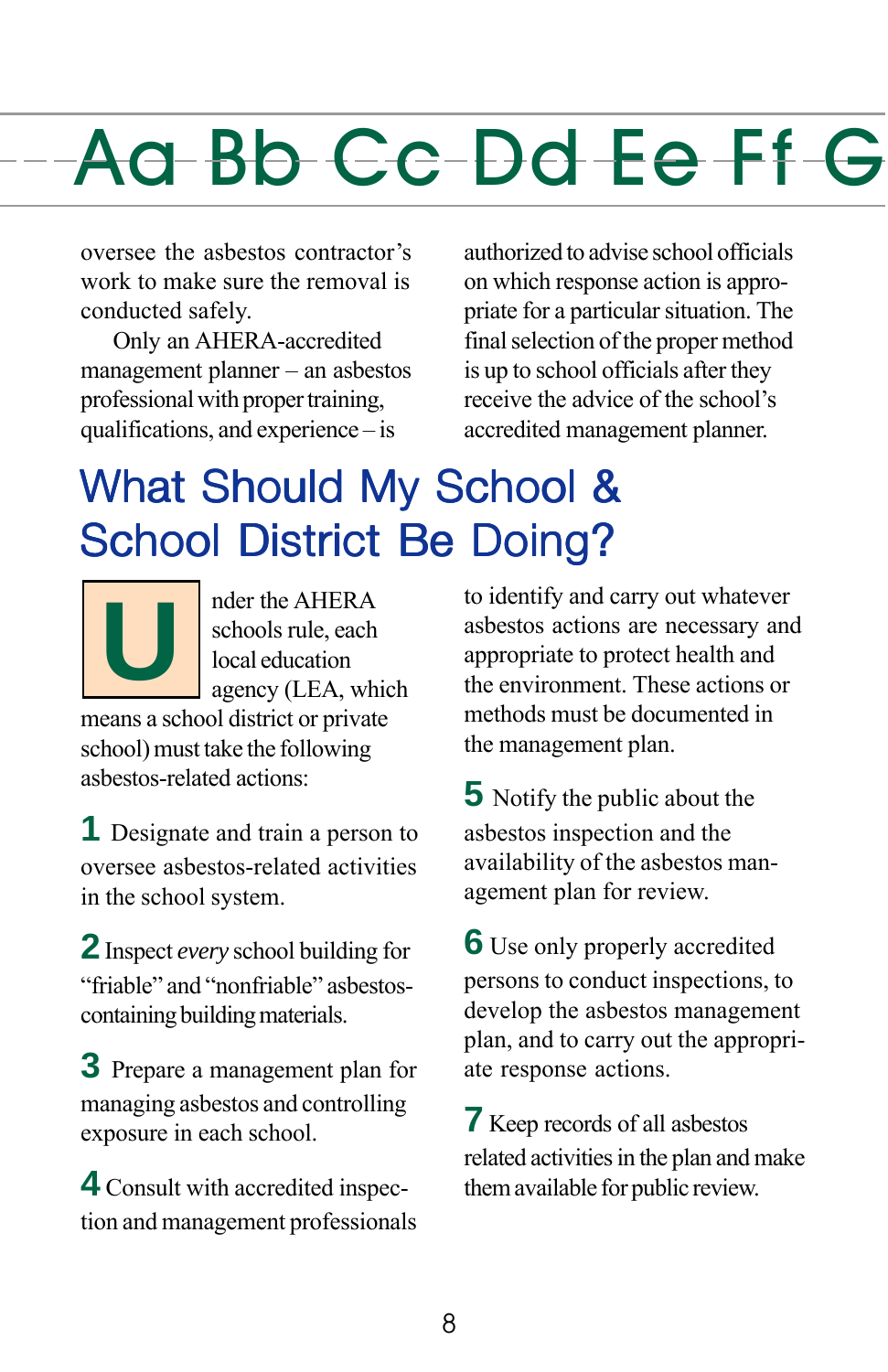## $-Hh$   $H$  Jj  $K$ k  $-$  L  $\vdash$   $\mathcal{M}$

#### What Does the LEA Designated Person Do?

School officials may choose a consultant or one of their own employees to oversee their asbestos program. This designated person must meet certain training requirements, and serves as the single point of contact for public information about asbestos-related activities in the LEA. He or she is responsible for:

- Ensuring that initial asbestos inspections, re-inspections every three years, and semiannual surveillance activities are conducted properly by qualified personnel.
- Including results of the inspection in the management plan. The plan must identify all asbestos-containing building materials found in schools and recommend actions for dealing with asbestos hazards.
- Preparing a management plan (for schools built after October 12, 1988) for submission to the appropriate state Agency prior to the school being used as a school building. The management plan should be maintained and updated with records of response actions, periodic

surveillance of asbestos containing materials (ACM) and all re-inspections.

- Making sure that custodial and maintenance workers receive required safety training and information about the location of asbestos-containing materials in their school. Warning labels must be posted in all routine maintenance areas, such as boiler rooms, where asbestos-containing building materials are found.
- Ensuring that response actions specified in the management plan are carried out according to the plan's timetables. The regulations require that all LEAs were to begin to carry out their management plans no later than July 9, 1989.
- Seeing that all asbestos records required by the regulations are accurately maintained.
- Informing all teacher, parent and employee organizations at least once a year about the asbestos activities in each school and about the availability of the management plan for their review.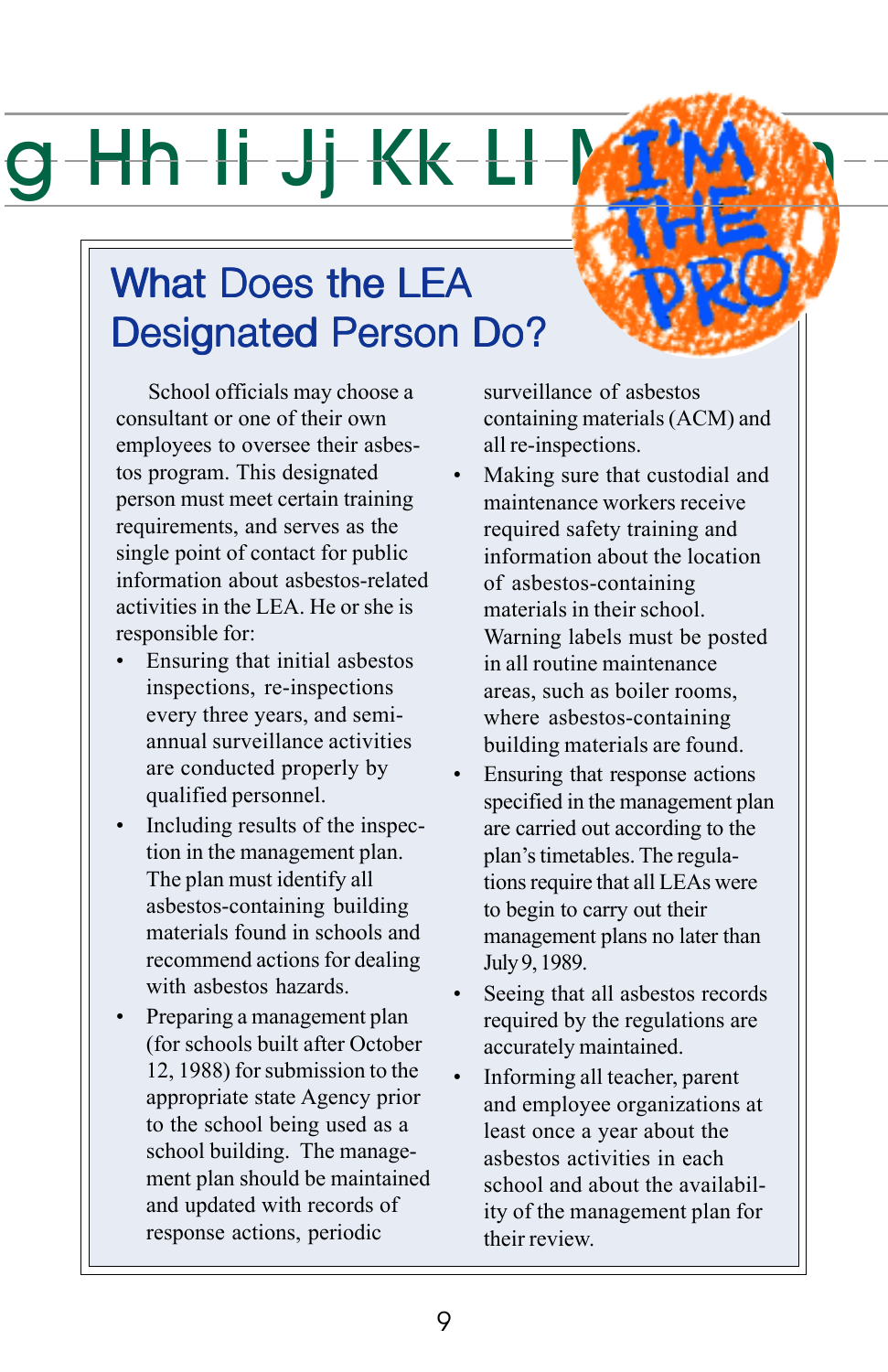#### What Can I Do to Help?

s a parent, teacher, student, service worker or other school employee,

the most important thing you can do first is to learn about your school's asbestos activities. As you do so, remember that *the mere presence of asbestos in a school doesn't necessarily mean that the health of its occupants is endangered.*  Again, asbestos that is managed properly and maintained in good condition poses relatively little risk. Federal regulations do not require the removal of all friable asbestos from schools until the building is demolished. In fact, during the life of the building, other methods of dealing with the material are often preferable to removal.

In those cases when removing asbestos *is* determined to be the appropriate

decision, the work must be done under strict controls by trained, qualified and experienced asbestos professionals who are properly accredited under AHERA.

#### Step One: Awareness Awareness

Your first step is to make sure your school has prepared an asbestos management plan as required by AHERA. By becoming familiar with this plan, you will know if asbestos materials are in the school, what plans the school has for managing this asbestos, and when these activities are scheduled to occur.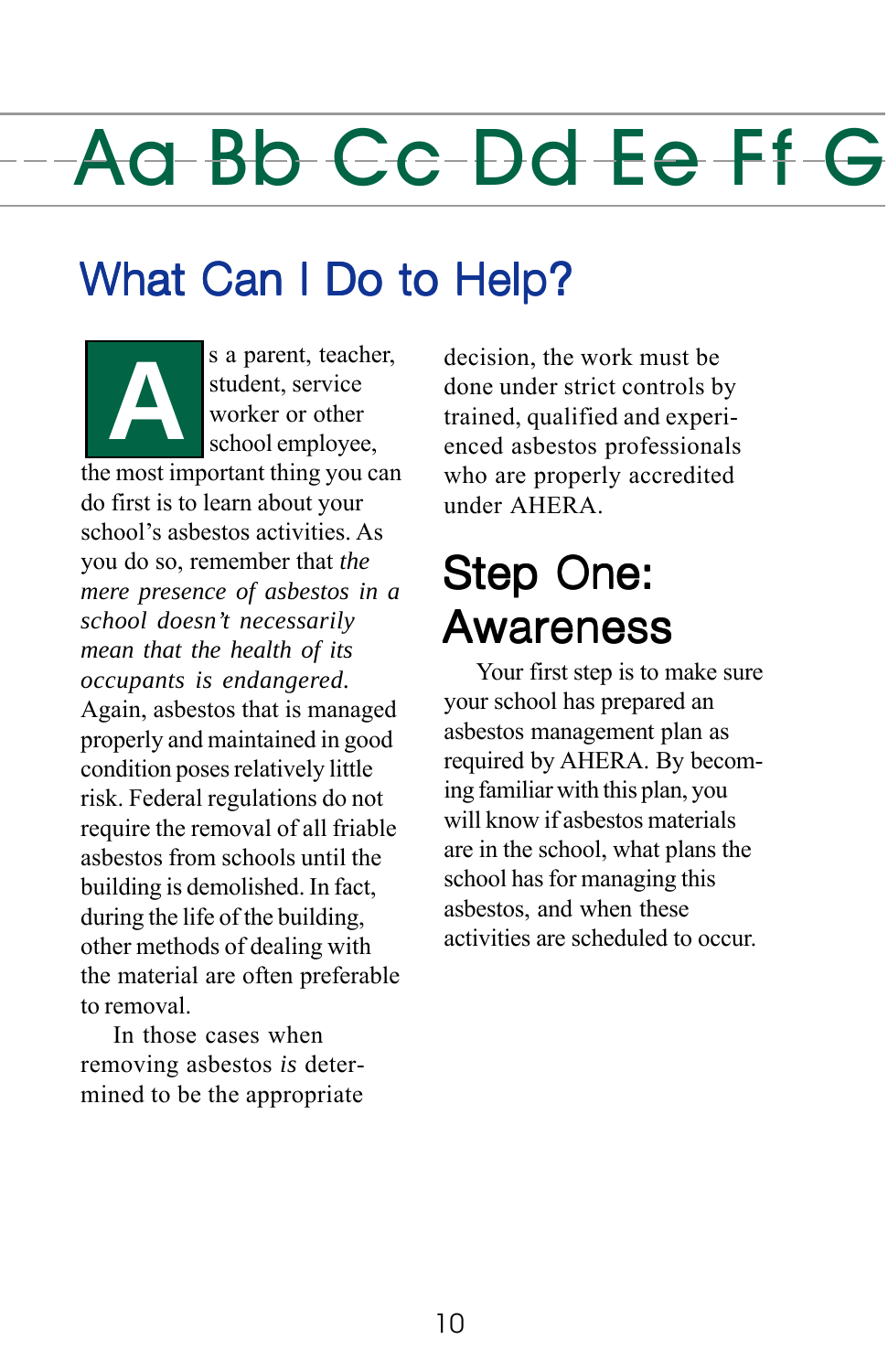#### Step Two: Minimize Disturbance

There are several simple things you can do to minimize your exposure to asbestos. The most important one is to find out which materials in your school contain asbestos; you should be able to get this information from your LEA's designated person or from the school's management plan.

Once you know where asbestos is, use special care to insure that any day-to-day activities, such as repair or maintenance work, do not disturb the material. In fact, special training is required to participate in any maintenance activities which might disturb asbestos. In schools, asbestoscontaining materials can also be damaged by student activities. For example, an asbestos ceiling in a gym may be disturbed if basketballs or other

objects are thrown up against it. Students and others who use the gym should be warned to avoid such activities.

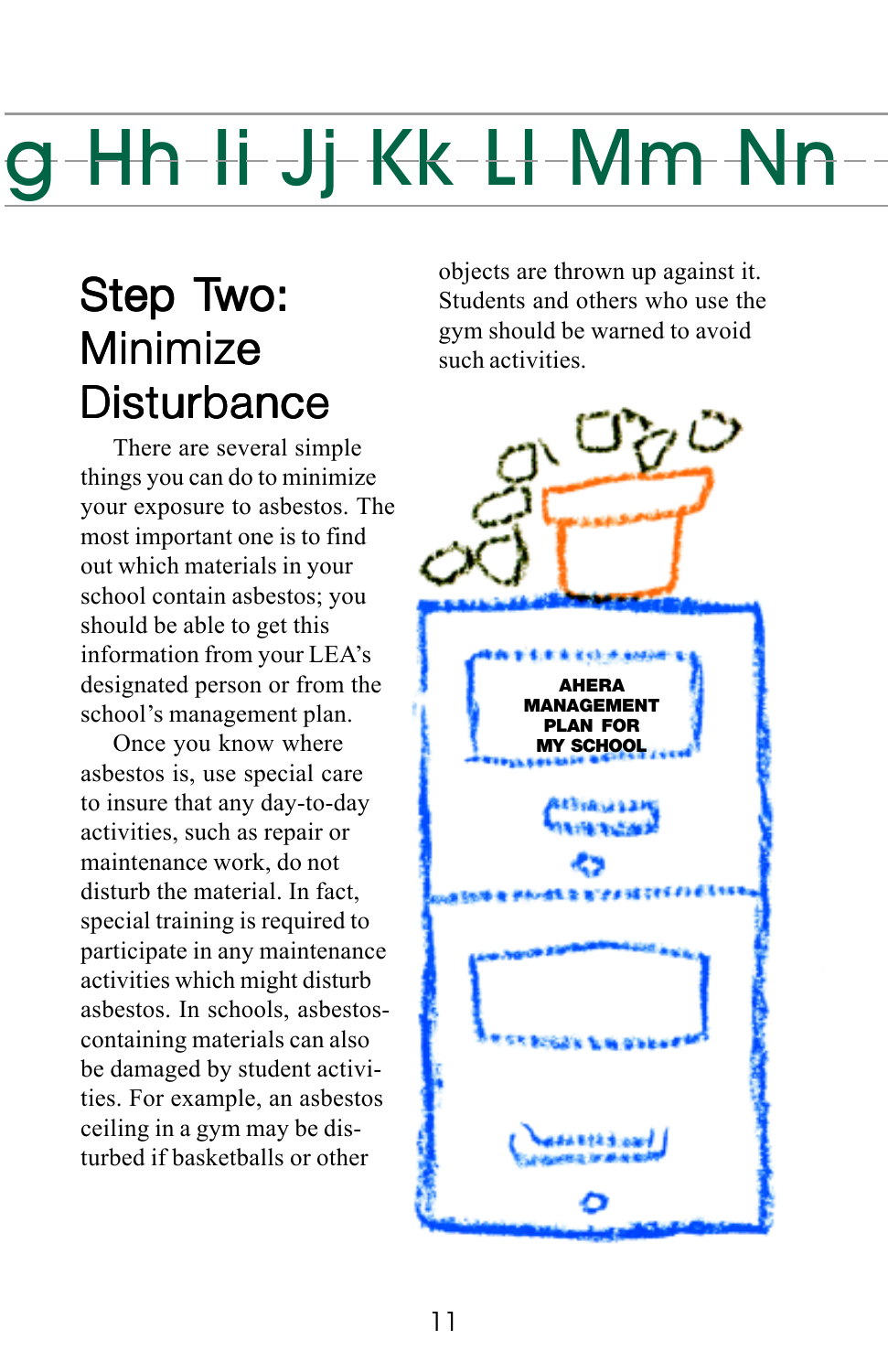#### Who Is Responsible for Making AHFRA Work?

ll of us are responsible. Making the AHERA schools rule work to protect the nation's school children and **A** 

employees is a joint responsibility of the LEA and its officials, school employees, parents, students,

federal and state governments, and asbestos control professionals.

EPA conducts compliance inspections of a sample of schools each year to make sure they are obeying the law. The Agency is responsible for insuring that schools comply with AHERA and it will investigate reported violations. Since the AHERA schools rule is intentionally designed to involve parent, teacher and other school employee organizations, it is important that *you* work with your school to make sure that its asbestos program is properly conducted.

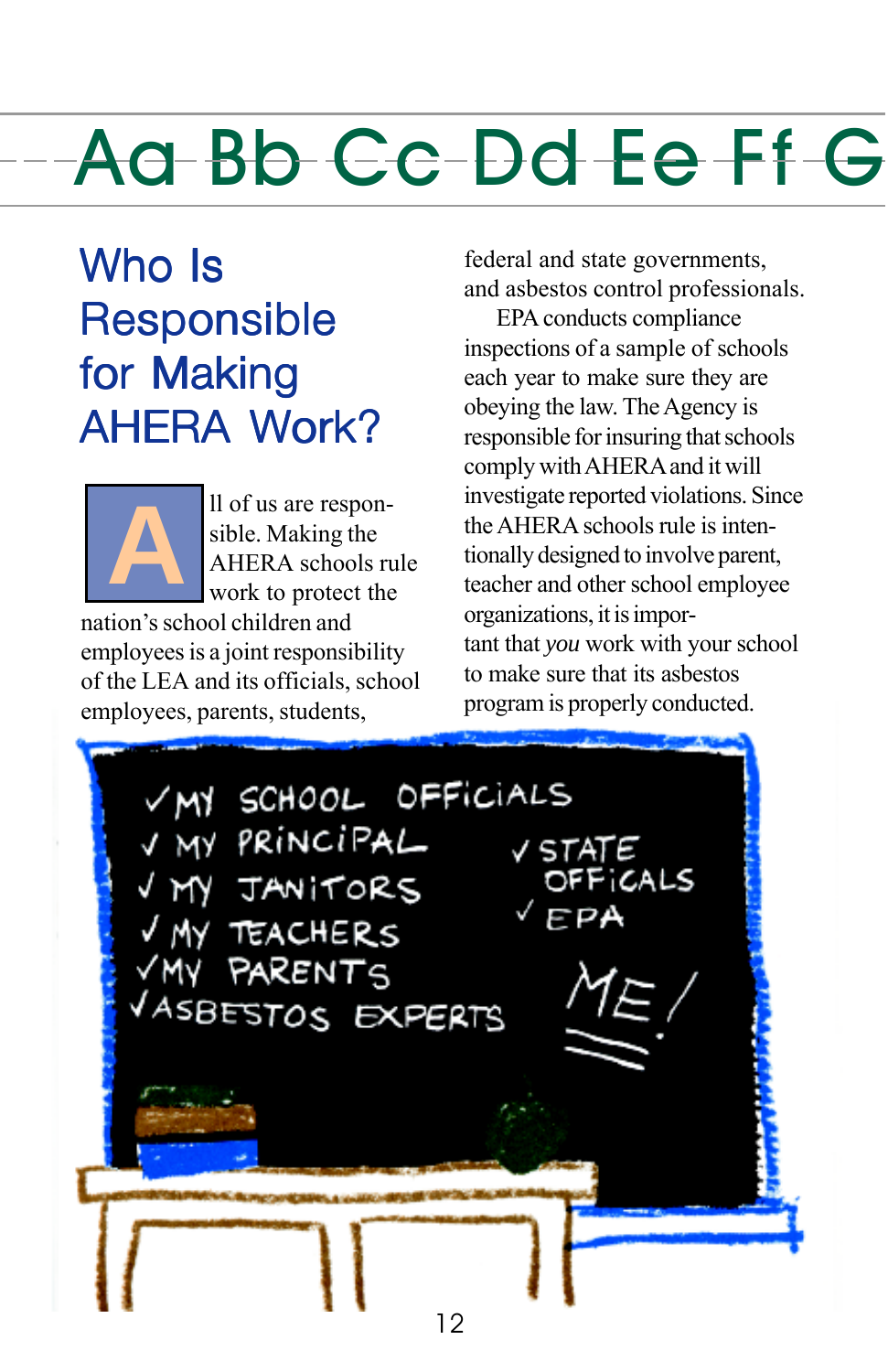#### Where Can I Get More Information?

**U** der AHERA,<br>citizens have the opportunity to be<br>come informed citizens have the opportunity to become informed about asbestos activities in their schools. If you have a question or concern about those activities, you should first contact your LEA designated person. This person knows the most about the asbestos situation in your school. When you find out who this person is, ask him or her what steps your school has taken, and will continue to take, to meet the requirements of the AHERA schools rule.

The LEA designated person also can tell you which agency in your state government is responsible for state AHERA activities. The same agency usually is responsible for reviewing the LEA's asbestos management plan. This LEA designated person also should be aware of any local asbestos control requirements.

State AHERA designees also are a good source of information. These officials can help you better understand the AHERA schools rule



and can answer questions about your school's asbestos activities.

Local, state, and national parent and teacher organizations are other good sources of information about asbestos in schools. Many of these